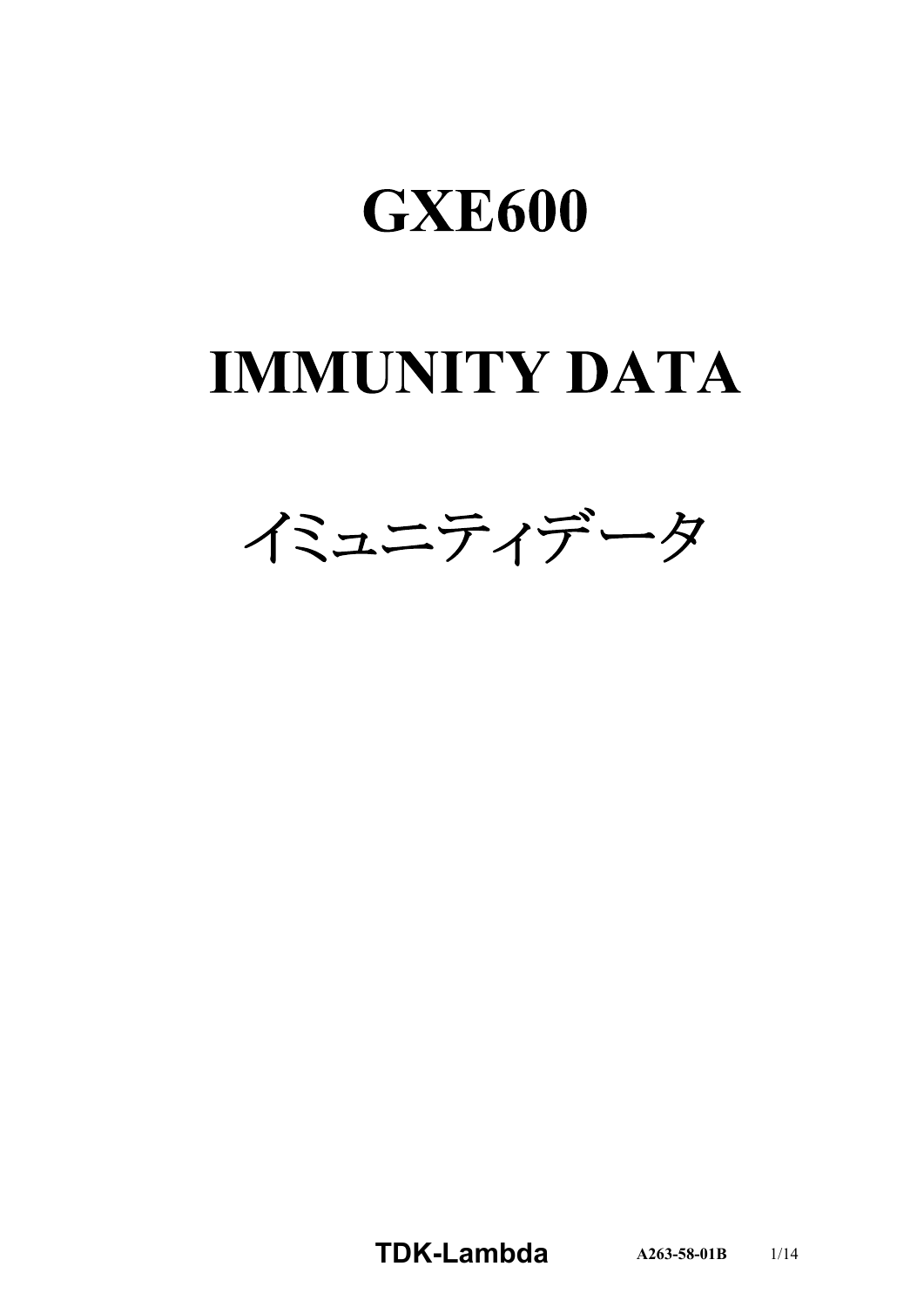#### **INDEX**

|    |                                                                                      | <b>PAGE</b>              |
|----|--------------------------------------------------------------------------------------|--------------------------|
| 1. | イミュニティ試験結果サマリ …………………………………………………………                                                 | $\mathbf{3}$             |
|    | Summary of Immunity Test Results                                                     |                          |
|    |                                                                                      |                          |
| 2. |                                                                                      | $\overline{\mathcal{A}}$ |
|    | Electrostatic Discharge Immunity Test (IEC61000-4-2)                                 |                          |
| 3. | 放射性無線周波数電磁界イミュニティ試験 ………………………………………………                                               | 5                        |
|    | Radiated Radio-Frequency Electromagnetic Field Immunity Test (IEC61000-4-3)          |                          |
| 4. | 電気的ファストトランジェントバーストイミュニティ試験 …………………………………                                             | 6                        |
|    | Electrical Fast Transient / Burst Immunity Test (IEC61000-4-4)                       |                          |
| 5. | サージイミュニティ試験 ……………………………………………………………                                                  | 7                        |
|    | Surge Immunity Test (IEC61000-4-5)                                                   |                          |
| 6. | 伝導性無線周波数電磁界イミュニティ試験 ………………………………………………                                               | 8                        |
|    | Conducted Disturbances Induced by Radio-Frequency Field Immunity Test (IEC61000-4-6) |                          |
| 7. | 電力周波数磁界イミュニティ試験 ………………………………………………………                                                | 9                        |
|    | Power Frequency Magnetic Field Immunity Test (IEC61000-4-8)                          |                          |
| 8. |                                                                                      | 10                       |
|    | Voltage Dips, Short Interruptions Immunity Test (IEC61000-4-11)                      |                          |
|    |                                                                                      |                          |
| 9. |                                                                                      | 11                       |
|    | Electrostatic Discharge Immunity Test (IEC60601-1-2 Ed.4)                            |                          |
|    | 10. 放射性無線周波数電磁界イミュニティ試験 ………………………………………………                                           | 12                       |
|    | Radiated Radio-Frequency Electromagnetic Field Immunity Test (IEC60601-1-2 Ed.4)     |                          |
|    | 11. 電気的ファストトランジェントバーストイミュニティ試験 …………………………………                                         | 13                       |
|    | Electrical Fast Transient / Burst Immunity Test (IEC60601-1-2 Ed.4)                  |                          |
|    | 12. 電圧ディップ、瞬停イミュニティ試験 ……………………………………………………                                           | 14                       |
|    | Voltage Dips, Short Interruptions Immunity Test (IEC60601-1-2 Ed.4)                  |                          |

使用記号 Terminology Used

| FG                        |            | ・・・・・・・ フレームグラウンド      | Frame GND                       |
|---------------------------|------------|------------------------|---------------------------------|
| $\div$                    |            | ・・・・・・ 接地用端子           | Earth $($ $\equiv$ $)$ terminal |
| L                         |            | ・・・・・・ ライブライン          | Live line                       |
| N                         |            | ・・・・・・ ニュートラルライン       | Neutral line                    |
| $\overline{\overline{H}}$ | …… 接地      |                        | Earth                           |
|                           | +V …… +出力  |                        | $+$ Output                      |
|                           | -V …… - 出力 |                        | - Output                        |
|                           |            | +STB …… +スタンバイ出力       | + Standby Output                |
|                           |            | - STB ・・・・・・ - スタンバイ出力 | - Standby Output                |

※ 弊社工場出荷状態での弊社標準測定条件における結果であり、参考値としてお考え願います。 Test results are reference data based on our standard measurement conditions at the factory default.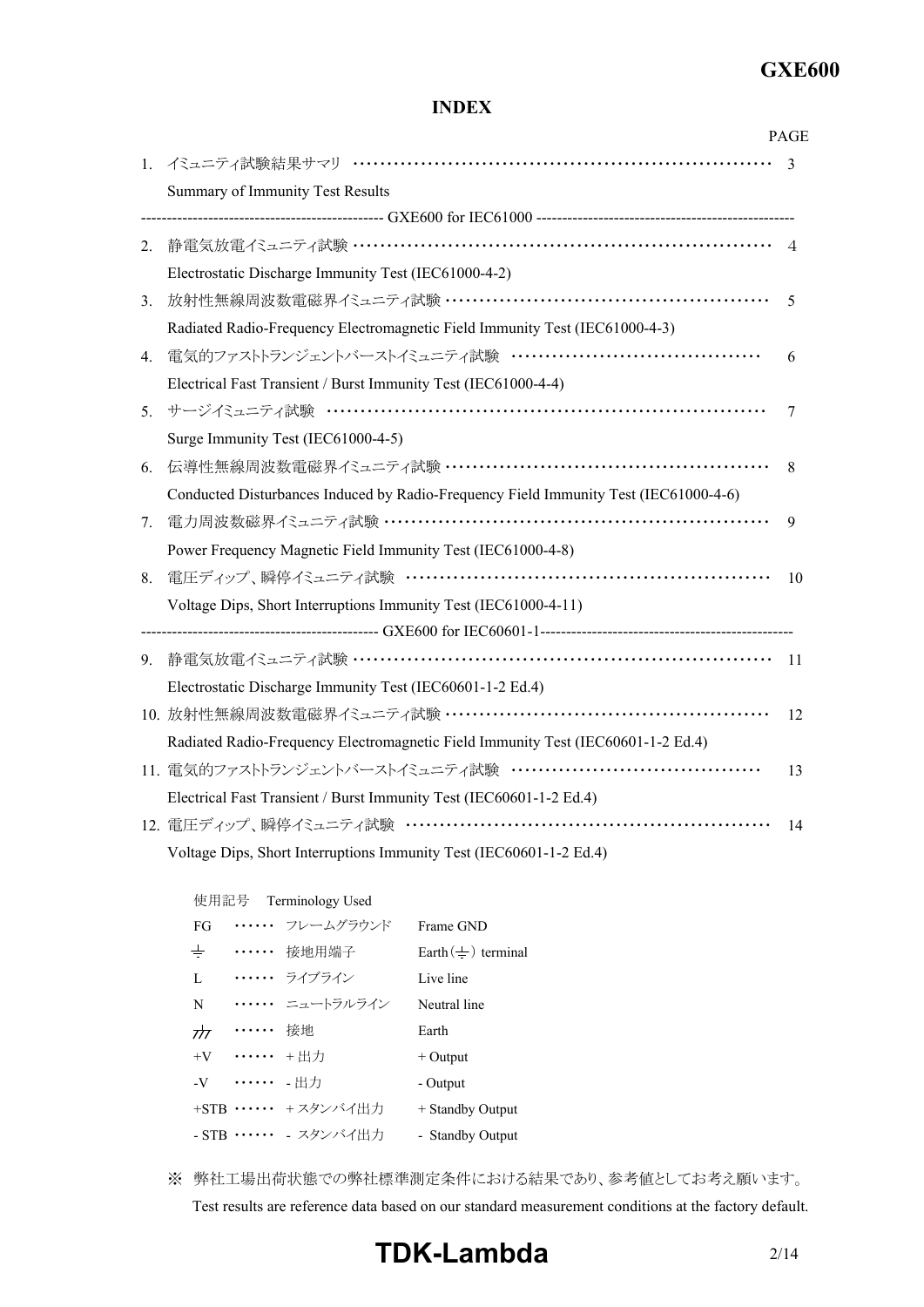# 1. イミュニティ試験結果サマリ

#### **Summary of Immunity Test Results**

**MODEL : GXE600** (カタログオプション含む Including option model) **TEST STANDARD: IEC61000**

| 項目<br>Item                                                                                             | 規格<br>Standard | 試験レベル<br>Test level | 判定基準<br>Criteria | 結果<br>Result | Page |
|--------------------------------------------------------------------------------------------------------|----------------|---------------------|------------------|--------------|------|
| 静電気放電イミュニテイ試験<br>Electrostatic Discharge Immunity Test                                                 | IEC61000-4-2   | $1,2,(3) \times 1$  | $\mathsf{A}$     | <b>PASS</b>  | 4    |
| 放射性無線周波数電磁界イミュニティ試験<br>Radiated Radio-Frequency<br>Electromagnetic Field Immunity Test                 | IEC61000-4-3   | 1,2,3               | $\mathsf{A}$     | <b>PASS</b>  | 5    |
| 雷気的ファストトランジェントバーストイミュニティ試験<br>Electrical Fast Transient / Burst Immunity Test                          | IEC61000-4-4   | $1,2,(3) \times 2$  | $\mathsf{A}$     | <b>PASS</b>  | 6    |
| サージイミュニティ試験<br>Surge Immunity Test                                                                     | IEC61000-4-5   | $1,2,(3) \times 3$  | $\mathsf{A}$     | <b>PASS</b>  | 7    |
| 伝導性無線周波数電磁界イミュニティ試験<br><b>Conducted Disturbances Induced</b><br>by Radio-Frequency Field Immunity Test | IEC61000-4-6   | 1,2,3               | $\overline{A}$   | <b>PASS</b>  | 8    |
| 電力周波数磁界イミュニティ試験<br>Power Frequency Magnetic Field Immunity Test                                        | IEC61000-4-8   | 1,2,3,4             | $\mathsf{A}$     | <b>PASS</b>  | 9    |
|                                                                                                        |                | Dip:30% 500ms       | $\mathsf{A}$     | <b>PASS</b>  |      |
| 電圧ディップ、瞬停イミュニティ試験<br>Voltage Dips,                                                                     | IEC61000-4-11  | Dip:60% 200ms       | B                | <b>PASS</b>  | 10   |
| Short Interruptions Immunity Test                                                                      |                | $Dip:100\%$ 20ms    | A                | <b>PASS</b>  |      |
|                                                                                                        |                | Dip:100% 5000ms     | B                | <b>PASS</b>  |      |

※1 レベル3 : 気中放電のみ Level3 : Air discharge only

※2 レベル3 : 入出力端子のみ Level3 : Input and Output terminal only

※3 レベル3 : コモンモードのみ Level3 : Common mode only

#### **TEST STANDARD: IEC60601-1**

| 項目<br>Item                                                                             | 規格<br>Standard       | 試験レベル<br>Test level | 判定基準<br>Criteria | 結果<br>Result | Page |  |
|----------------------------------------------------------------------------------------|----------------------|---------------------|------------------|--------------|------|--|
| 静電気放電イミュニテイ試験<br>Electrostatic Discharge Immunity Test                                 | IEC60601-1-2<br>Ed.4 | 1,2,3,4             | A                | <b>PASS</b>  | 11   |  |
| 放射性無線周波数電磁界イミュニティ試験<br>Radiated Radio-Frequency<br>Electromagnetic Field Immunity Test | IEC60601-1-2<br>Ed.4 | 1,2,3               | $\mathsf{A}$     | <b>PASS</b>  | 12   |  |
| 電気的ファストランジェントバーストイミュニティ試験<br>Electrical Fast Transient / Burst Immunity Test           | IEC60601-1-2<br>Ed.4 | 1,2,3               | A                | <b>PASS</b>  | 13   |  |
|                                                                                        |                      | Dip:30% 500ms       | $\mathsf{A}$     | <b>PASS</b>  |      |  |
| 電圧ディップ、瞬停イミュニティ試験<br>Voltage Dips,                                                     | IEC60601-1-2         | $Dip:100\%$ 10ms    | $\mathsf{A}$     | <b>PASS</b>  | 14   |  |
| Short Interruptions Immunity Test                                                      | Ed.4                 | $Dip:100\%$ 20ms    | $\mathsf{A}$     | <b>PASS</b>  |      |  |
|                                                                                        |                      | Dip:100% 5000ms     | B                | <b>PASS</b>  |      |  |

試験条件の詳細は、各テストページを参照してください。 Detail of test conditions refer to each test page.

| 判定基準A<br>Criteria A | 1. 試験中、5%を超える出力電圧の変動のない事<br>The regulation of output voltage must not exceed 5% of initial value during test.<br>2.試験後の出力電圧は初期値から変動していない事<br>The output voltage must be within the regulation of specification after the test.<br>3. 発煙·発火のない事 Smoke and fire are not allowed. |
|---------------------|--------------------------------------------------------------------------------------------------------------------------------------------------------------------------------------------------------------------------------------------------------------------------------|
| 判定基準B<br>Criteria B | 1. 入力再投入を必要とする一時的な機能低下のない事<br>Must not have temporary function degradation that requires input restart.<br>2. 試験後の出力電圧は初期値から変動していない事<br>The output voltage must be within the regulation of specification after the test.<br>3. 発煙・発火のない事 Smoke and fire are not allowed.      |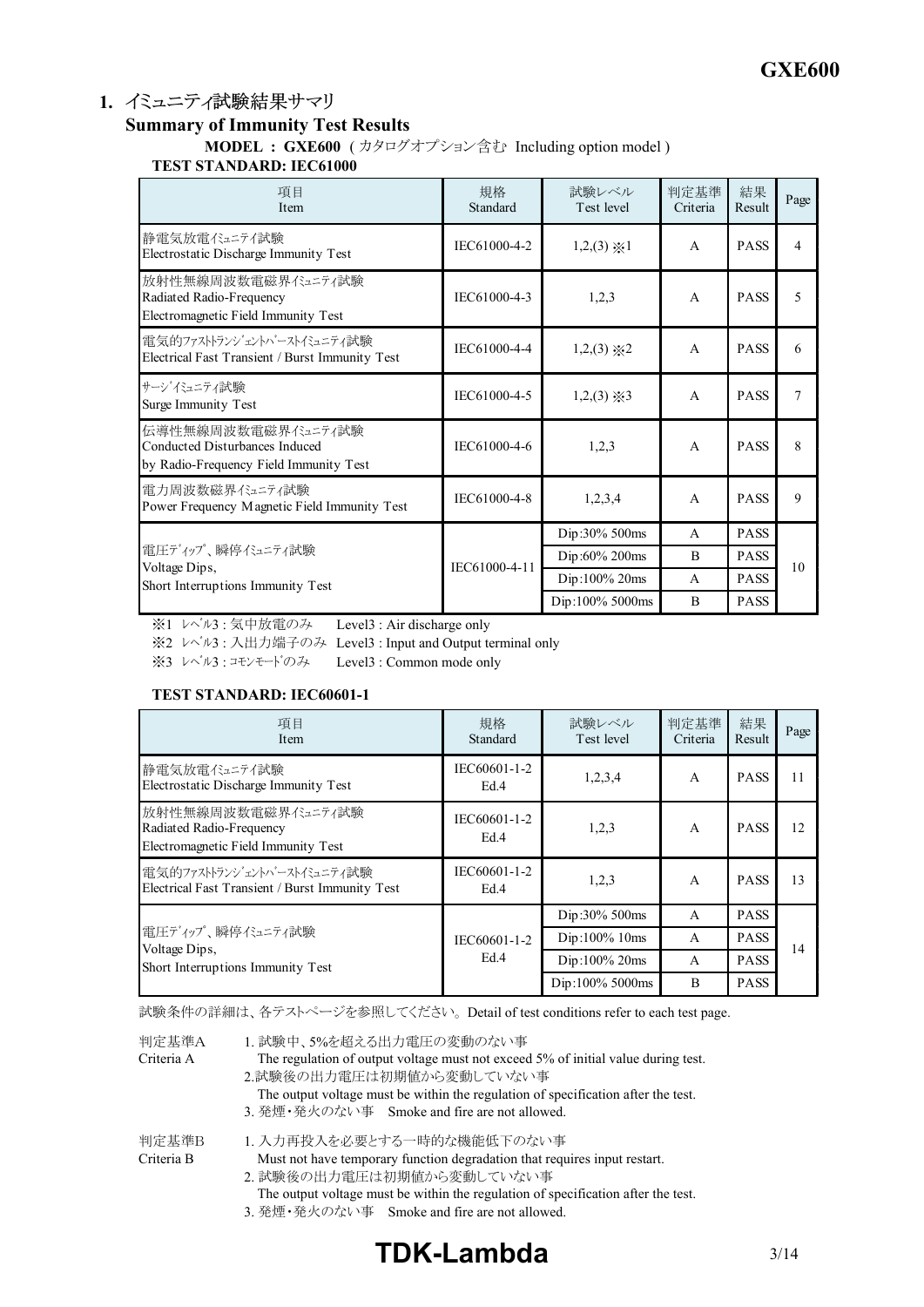# 2. 静電気放電イミュニティ試験

## **Electrostatic Discharge Immunity Test (IEC6100042)**

**MODEL : GXE600** (カタログオプション含む Including option model)

#### **(1) Equipment Used**

| 静電気試験機<br>Electro Static Discharge Simulator | : ESS-200AX(Noiseken) |                          |  |
|----------------------------------------------|-----------------------|--------------------------|--|
| 放雷抵抗<br>Discharge Resistance                 | $: 330\Omega$         | 静電容量 : 150pF<br>Capacity |  |

#### **(2) Test Conditions**

| • 入力電圧<br>Input Voltage         | $: 100, 230$ VAC             | • 出力電圧<br>Output Voltage               | : 定格<br>Nominal        |
|---------------------------------|------------------------------|----------------------------------------|------------------------|
| • 出力電流<br><b>Output Current</b> | $: 0\%$ , 100%               | • STB出力電流<br><b>STB Output Current</b> | $: 0\%$ , 100%         |
| • 極性<br>Polarity                | $: +$ , $-$                  | • 試験回数<br>Number of tests              | : $10\Box$<br>10 times |
| • 放電間隔<br>Discharge Interval    | : 1秒以上<br>More than 1 second | • 周囲温度<br><b>Ambient Temperature</b>   | $: 25^{\circ}C$        |
|                                 |                              |                                        |                        |

※GXEの各種機能は、工場出荷時の設定です。詳細は取扱説明書をご参照ください。 The various functions of the GXE are factory default settings. Refer to Instruction Manual.

#### **(3) Test Method and Device Test Point**

| 接触放電              | : 一、供試体ネジ部                                 |
|-------------------|--------------------------------------------|
| Contact Discharge | $\pm$ , Screw                              |
| 気中放電              | : 入出力端子(L、N、+V、-V)                         |
| Air Discharge     | Input and Output terminal $(L, N, +V, -V)$ |



#### **(4) Acceptable Conditions**

判定基準A Criteria A

- 1.試験中、5%を超える出力電圧の変動のない事 The regulation of output voltage must not exceed 5% of initial value during test.
- 2.試験後の出力電圧は初期値から変動していない事 The output voltage must be within the regulation of specification after the test.
- 3.発煙・発火のない事 Smoke and fire are not allowed.

#### **(5) Test Result**

| Contact Discharge (kV) | GXE600-24   | Air Discharge(kV) | GXE600-24   |
|------------------------|-------------|-------------------|-------------|
|                        | <b>PASS</b> |                   | <b>PASS</b> |
|                        | <b>PASS</b> |                   | <b>PASS</b> |

| scharge (kV) | GXE600-24   | Air Discharge(kV) | GXE600-24   |
|--------------|-------------|-------------------|-------------|
| ∠            | <b>PASS</b> |                   | <b>PASS</b> |
| 4            | <b>PASS</b> |                   | <b>PASS</b> |
|              |             |                   | <b>PASS</b> |

# **TDK-Lambda** 4/14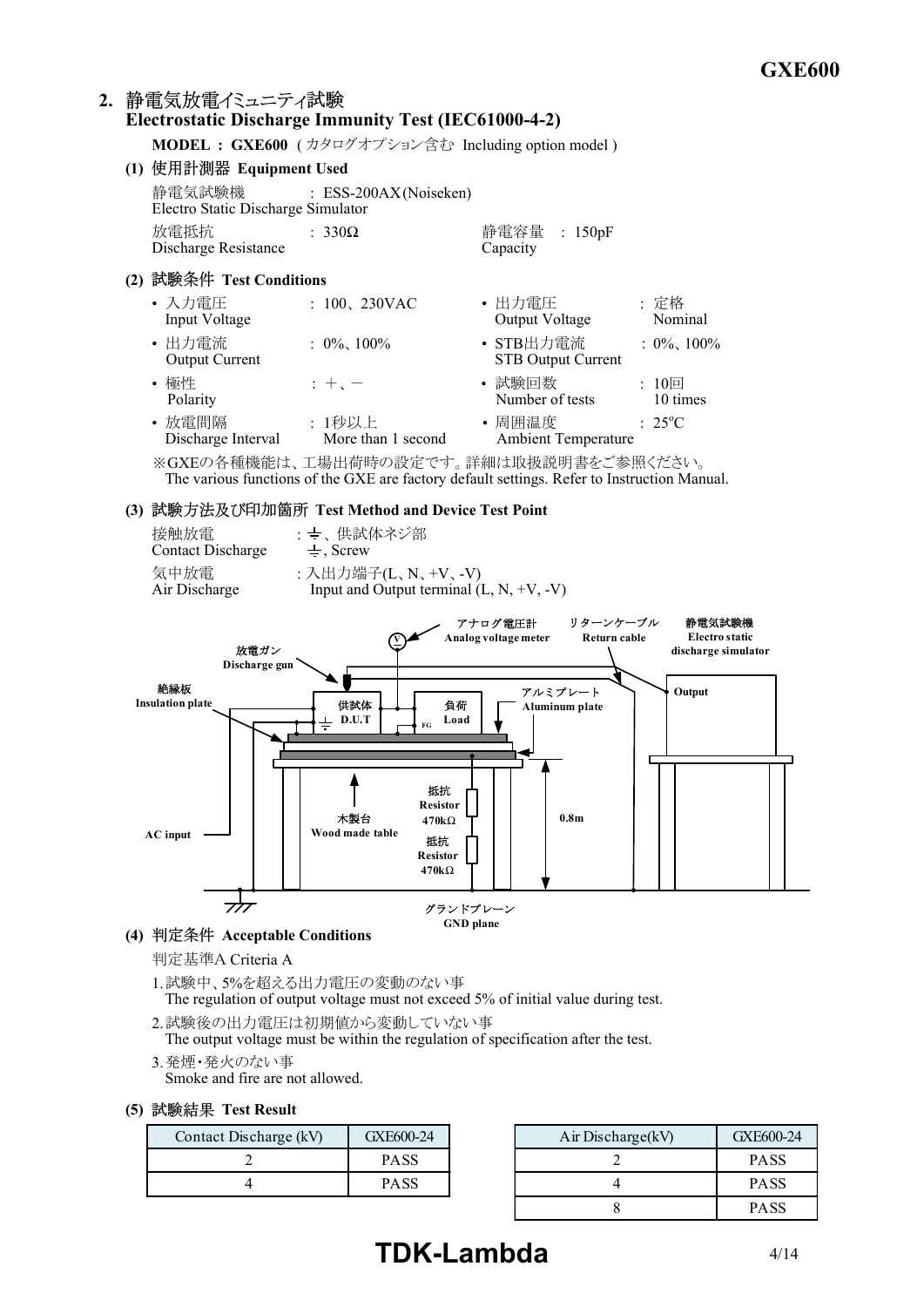# 3. 放射性無線周波数電磁界イミュニティ試験 **Radiated Radio-Frequency Electromagnetic Field Immunity Test (IEC61000-4-3)**

**MODEL : GXE600** (カタログオプション含む Including option model)

| (1) 使用計測器 Equipment Used                                                                   |                                                                                          |                    |                                                                                                                              |                 |
|--------------------------------------------------------------------------------------------|------------------------------------------------------------------------------------------|--------------------|------------------------------------------------------------------------------------------------------------------------------|-----------------|
| シグナルジェネレータ Signal Generator<br>パワーアンプシステム Power Amplifier System<br>バイログアンテナ Bilog Antenna |                                                                                          | : N5181A (Agilent) | : CBA1G-250 (TESEQ)<br>: AS0404-55/55 (MILMEGA)<br>: AS2560-50 (MILMEGA)<br>: VULP9118E (Schwarzbeck)<br>: ATH800M5GA $(AR)$ |                 |
| (2) 試験条件 Test Conditions                                                                   |                                                                                          |                    |                                                                                                                              |                 |
| • 入力電圧<br>Input Voltage                                                                    | $: 100, 230$ VAC                                                                         |                    | • 出力電圧<br>Output Voltage                                                                                                     | : 定格<br>Nominal |
| • 出力電流<br><b>Output Current</b>                                                            | $: 0\%$ , 100%                                                                           |                    | • STB出力電流<br><b>STB Output Current</b>                                                                                       | $: 0\%$ , 100%  |
| • 偏波<br>Wave Angle                                                                         | : 水平、垂直<br>Horizontal and Vertical                                                       |                    | • 振幅変調 アンドル あんしょう<br>Amplitude Modulated                                                                                     | : $80\%$ , 1kHz |
| • 周囲温度<br><b>Ambient Temperature</b>                                                       | $: 25^{\circ}C$                                                                          |                    |                                                                                                                              |                 |
|                                                                                            | • スイープ・コンディション: 1.0%ステップ、0.5秒保持 – • 距離<br>Sweep Condition 1.0% step up, 0.5 seconds hold |                    | Distance                                                                                                                     | : 3.0m          |
| • 試験方向<br>Test Angle                                                                       | : 上下、左右、前後<br>Top/Bottom, Both Sides, Front/Back                                         |                    |                                                                                                                              |                 |
| • 電磁界周波数<br>Electromagnetic Frequency                                                      | $: 80 - 1000 MHz$ , 1.4 - 2.0GHz, 2.0 - 2.7GHz                                           |                    |                                                                                                                              |                 |
|                                                                                            | ※GXEの各種機能は、工場出荷時の設定です。詳細は取扱説明書をご参照ください。                                                  |                    |                                                                                                                              |                 |

The various functions of the GXE are factory default settings. Refer to Instruction Manual.

#### **(3) Test Method**



#### **(4) Acceptable Conditions**

判定基準A Criteria A

- 1.試験中、5%を超える出力電圧の変動のない事 The regulation of output voltage must not exceed 5% of initial value during test.
- 2.試験後の出力電圧は初期値から変動していない事 The output voltage must be within the regulation of specification after the test.

3.発煙・発火のない事 Smoke and fire are not allowed.

#### **(5) Test Result**

| Radiation Field Strength (V/m) | Electromagnetic Frequency | GXE600-24   |
|--------------------------------|---------------------------|-------------|
|                                | $2.0 \sim 2.7$ GHz        | <b>PASS</b> |
|                                | $1.4\sim2.0$ GHz          | <b>PASS</b> |
| 10                             | $80 \sim 1000 \text{MHz}$ | <b>PASS</b> |

# **TDK-Lambda** 5/14

**reduce floor reflections**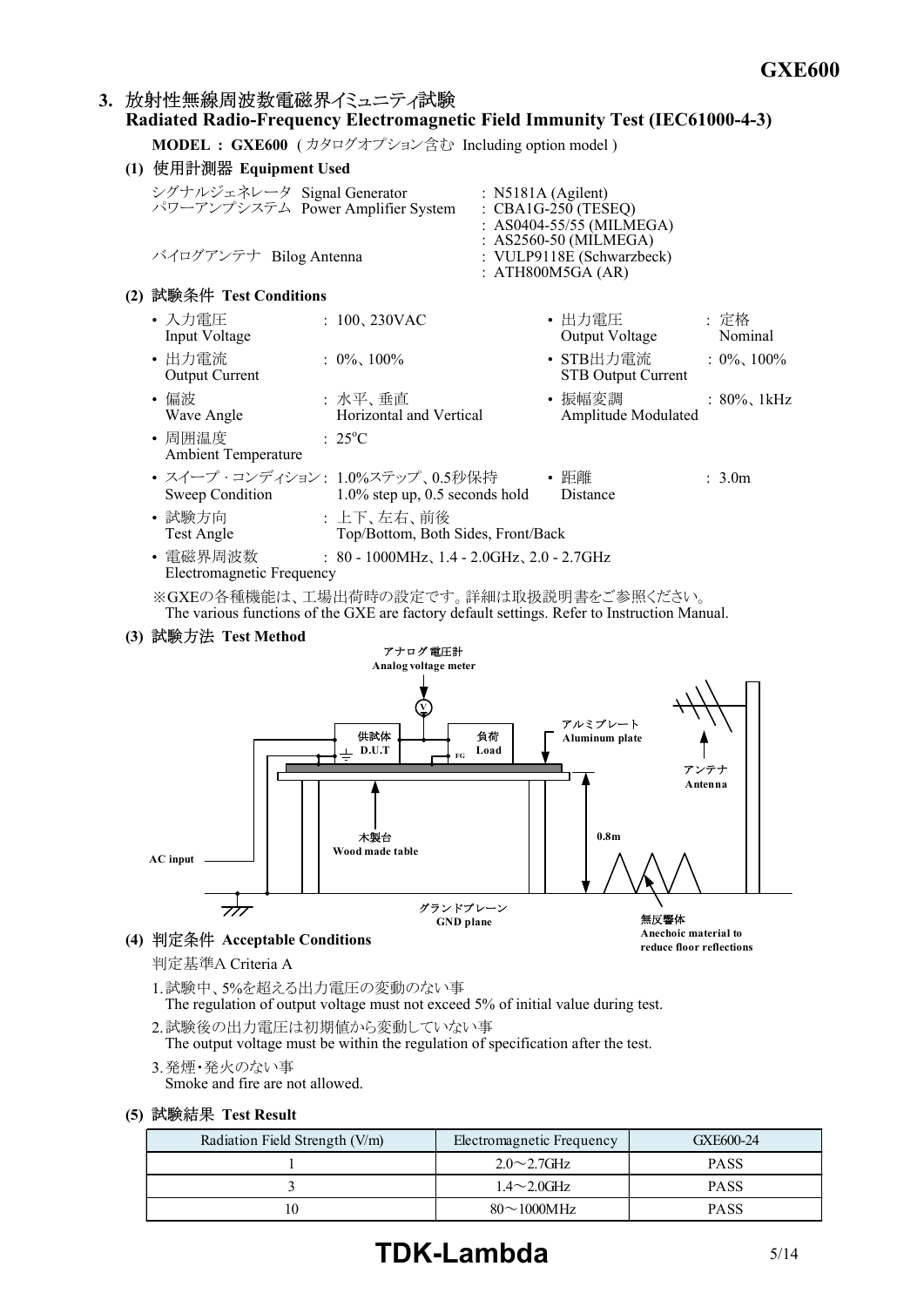### 4. 電気的ファストトランジェントバーストイミュニティ試験 **Electrical Fast Transient / Burst Immunity Test (IEC6100044)**

**MODEL : GXE600** (カタログオプション含む Including option model)

- **(1) Equipment Used** EFT/B発生器 : FNSAX3 (Noiseken) EFT/B Generator
- **(2) Test Conditions**

| • 入力電圧                          | $: 100, 230$ VAC | ・出力電圧                                  | : 定格                 |
|---------------------------------|------------------|----------------------------------------|----------------------|
| Input Voltage                   |                  | Output Voltage                         | Nominal              |
| • 出力電流<br><b>Output Current</b> | $: 0\%$ , 100%   | • STB出力電流<br><b>STB Output Current</b> | $: 0\%$ , 100%       |
| • 極性<br>Polarity                | $: +$            | • 周囲温度<br><b>Ambient Temperature</b>   | $: 25^{\circ}C$      |
| • 試験回数                          | : 1回             | • パルス周波数                               | : 5kHz               |
| Number of Test                  | 1 time           | Pulse Frequency                        |                      |
| • バースト期間<br><b>Burst Time</b>   | $: 15$ msec.     | • パルス個数<br>Number of Pulse             | : 75 <sub>pres</sub> |
| • バースト周期                        | $: 300$ msec.    | • 試験時間                                 | : 1分間                |
| <b>Burst Cycle</b>              |                  | <b>Test Time</b>                       | 1 minute             |

※GXEの各種機能は、工場出荷時の設定です。詳細は取扱説明書をご参照ください。 The various functions of the GXE are factory default settings. Refer to Instruction Manual.

**(3) Test Method and Device Test Point** Apply to Input terminal  $(N, L, \frac{1}{\epsilon})$ , Output terminal  $(+V, -V)$ , Signal  $(+STB, -STB)$ ,  $(+S, -S)$ , (CNT1, CNT2, TOG), (PV, COM), (CC, COM), (+DATA, DATA, SG), (PF, TOG), (AC Fail, TOG).



**(4) Acceptable Conditions**

判定基準A Criteria A

- 1.試験中、5%を超える出力電圧の変動のない事 The regulation of output voltage must not exceed 5% of initial value during test.
- 2.試験後の出力電圧は初期値から変動していない事 The output voltage must be within the regulation of specification after the test.
- 3.発煙・発火のない事
	- Smoke and fire are not allowed.

#### **(5) Test Result**

| Input and Output terminal      |             |  |  |  |
|--------------------------------|-------------|--|--|--|
| Test Voltage (kV)<br>GXE600-24 |             |  |  |  |
| 0.5                            | <b>PASS</b> |  |  |  |
|                                | <b>PASS</b> |  |  |  |
|                                | <b>PASS</b> |  |  |  |

| Signal            |             |  |  |  |
|-------------------|-------------|--|--|--|
| Test Voltage (kV) | GXE600-24   |  |  |  |
| 0.25              | <b>PASS</b> |  |  |  |
| 0.5               | <b>PASS</b> |  |  |  |
|                   | <b>PASS</b> |  |  |  |

# **TDK-Lambda** 6/14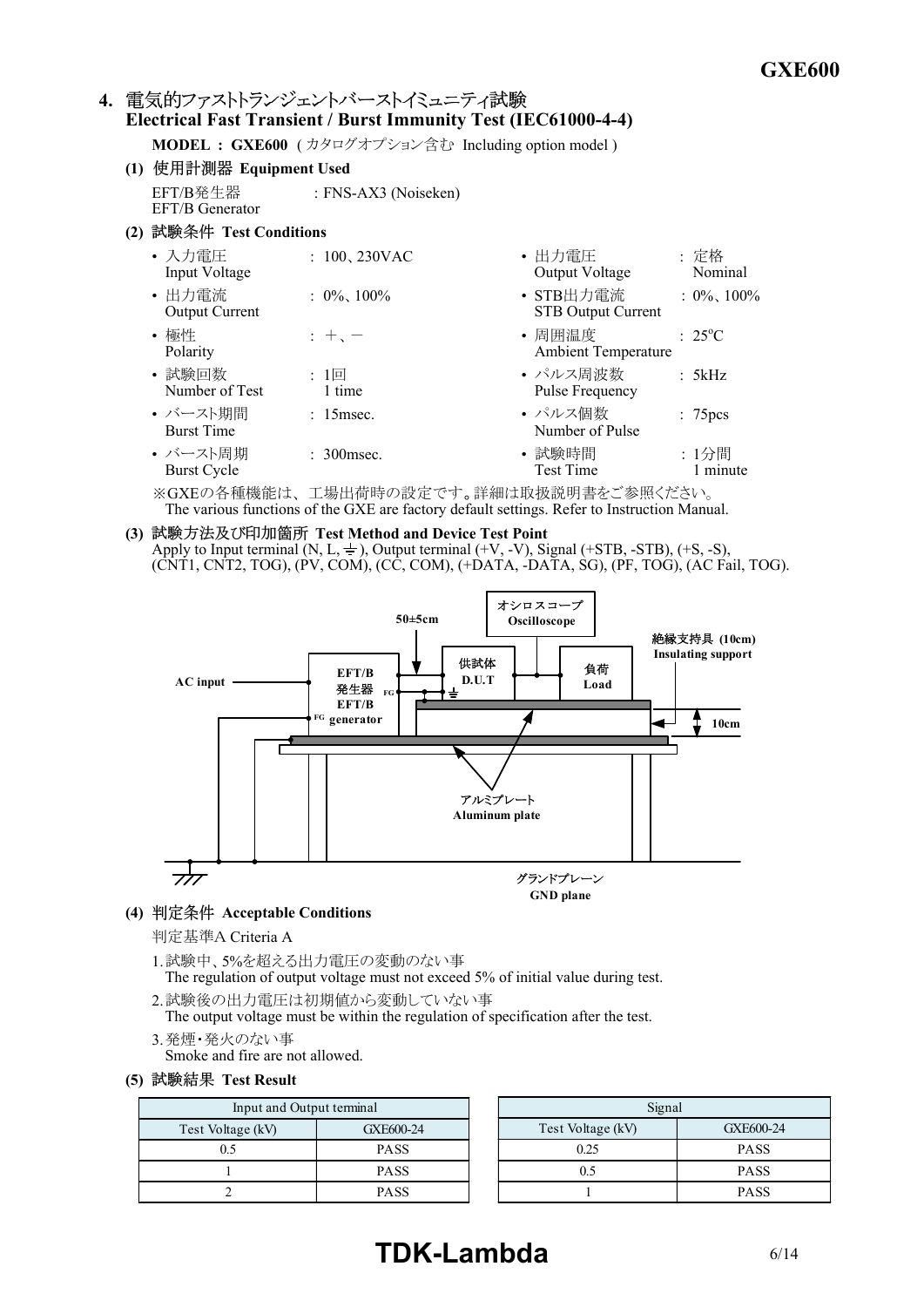#### **5. Surge Immunity Test (IEC61000-4-5) MODEL : GXE600** (カタログオプション含む Including option model) **(1) Equipment Used** サージ発生器 : LSSF03A1 (Noiseken) Surge Generator 結合インピーダンス : コモン 12 結合コンデンサ : コモン 9μF Coupling Impedance Common Coupling Capacitance Common ディファレンシャル 2Ω ディファレンシャル 18μF Differential Differential **(2) Test Conditions** • 入力電圧 : 100、230VAC • 出力電圧 : 定格 Input Voltage Output Voltage Nominal • 出力電流 : 0%、 100% • STB出力電流 : 0%、 100% STB Output Current • モード : コモン、ディファレンシャル • 極性 : +、- Common and Differential • 位相 : 0、90、180、270deg • 試験回数 : 5回<br>Phase : 5 times Number of Tests • 周囲温度  $\qquad$  : 25°C Ambient Temperature ※GXEの各種機能は、工場出荷時の設定です。詳細は取扱説明書をご参照ください。 The various functions of the GXE are factory default settings. Refer to Instruction Manual. **(3) Test Method and Device Test Point** コモンモード (N-÷、L-≐) 及びディファレンシャルモード (N-L) に印加 Apply to Common mode ( $N - \pm$ , L- $\pm$ ) and Differential mode (N-L). アルミプレート **Aluminum plate** サージ発生器 **Surge generator** 負荷 **Load** 供試体  $\mathbf{D.U.T}$   $\mathbf{F}$ オシロスコープ **Oscilloscope**





判定基準A Criteria A

- 1.試験中、5%を超える出力電圧の変動のない事 The regulation of output voltage must not exceed 5% of initial value during test.
- 2.試験後の出力電圧は初期値から変動していない事 The output voltage must be within the regulation of specification after the test.
- 3.発煙・発火のない事
	- Smoke and fire are not allowed.

#### **(5) Test Result**

| Common.           |             | Differential      |
|-------------------|-------------|-------------------|
| Test Voltage (kV) | GXE600-24   | Test Voltage (kV) |
| ).5               | <b>PASS</b> |                   |
|                   | <b>PASS</b> |                   |
|                   | <b>PASS</b> |                   |

| Common            |             | Differential      |             |
|-------------------|-------------|-------------------|-------------|
| Test Voltage (kV) | GXE600-24   | Test Voltage (kV) | GXE600-24   |
|                   | <b>PASS</b> |                   | <b>PASS</b> |
|                   | <b>PASS</b> |                   | <b>PASS</b> |
|                   |             |                   |             |

# **TDK-Lambda** 7/14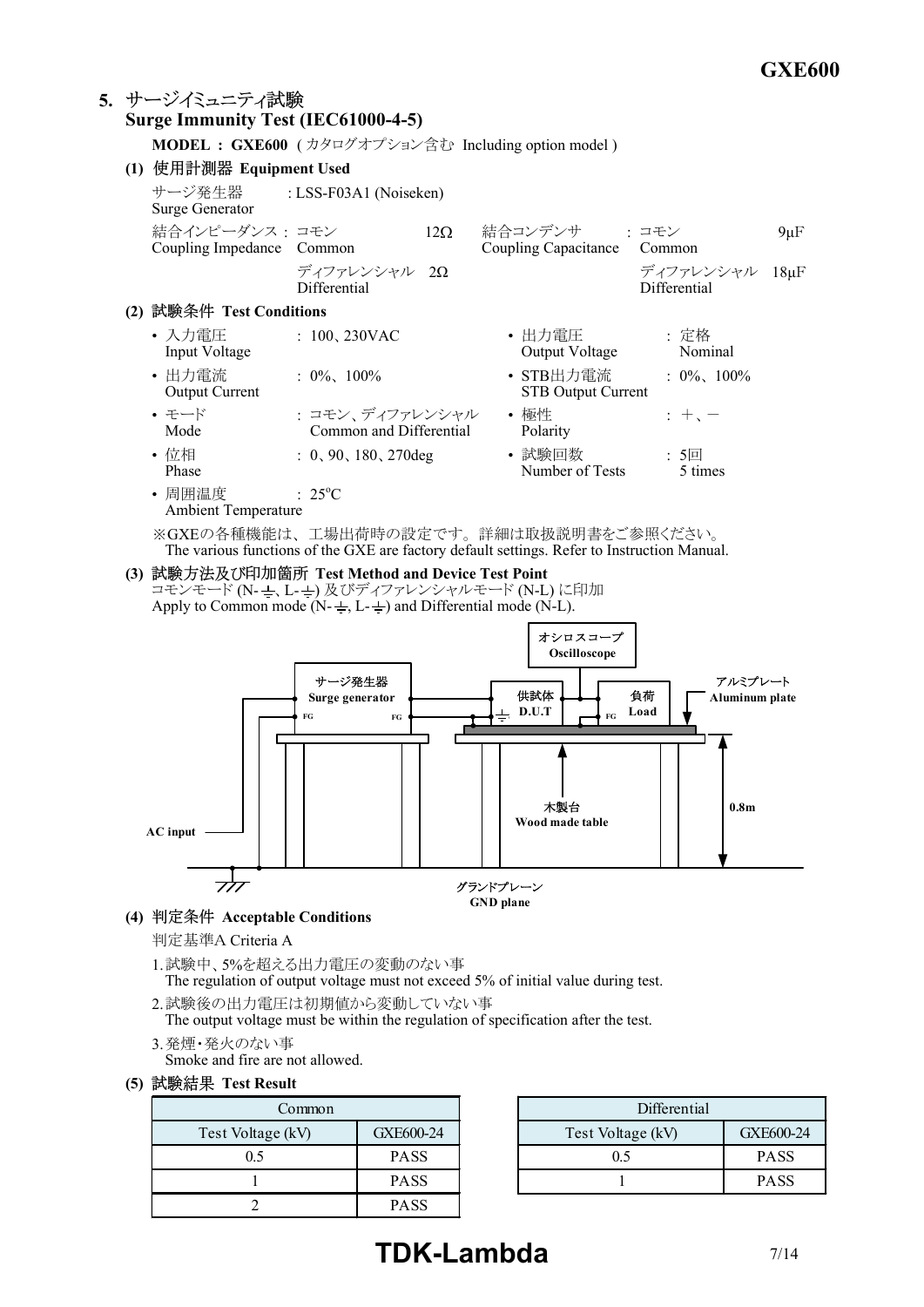## 6. 伝導性無線周波数電磁界イミュニティ試験 **Conducted Disturbances Induced by Radio-Frequency Field Immunity Test (IEC61000-4-6)**

**MODEL : GXE600** (カタログオプション含む Including option model)

**(1) Equipment Used**

パワーアンプ : 116FC-CE(KALMUS) Power Amplifier シグナルジェネレータ : SMY01 (ROHDE SCHWARZ), N5181A (Agilent) Signal Generator 結合/減結合ネットワーク : M216, M316 (SCHAFFNER) Coupling De-Coupling Network (CDN) EM 注入クランプ : KEMZ801A (TESEQ) EM Injection Clamp

- **(2) Test Conditions**
	- 入力電圧 : 100、230VAC • 出力電圧 : 定格 Input Voltage Output Voltage Nominal • 出力電流 : 0%、 100% • STB出力電流 : 0%、 100% STB Output Current • 電磁界周波数 : 150kHz 80MHz • 周囲温度 : 25<sup>o</sup>C Electromagnetic Frequency
	- スイープ・コンディション: 1.0%ステップ、0.5秒保持<br>Sweep Condition 1.0% step up, 0.5 seconds  $1.0\%$  step up, 0.5 seconds hold

※GXEの各種機能は、工場出荷時の設定です。詳細は取扱説明書をご参照ください。 The various functions of the GXE are factory default settings. Refer to Instruction Manual.

**(3) Test Method and Device Test Point** Apply to Input terminal  $(N, L, \frac{1}{n})$ , Output terminal  $(+V, -V)$ , Signal  $(+STB, -STB)$ ,  $(+S, -S)$ , (CNT1, CNT2, TOG), (PV, COM), (CC, COM), (+DATA, DATA, SG), (PF, TOG), (AC Fail, TOG).



#### **(4) Acceptable Conditions**

判定基準A Criteria A

- 1.試験中、5%を超える出力電圧の変動のない事 The regulation of output voltage must not exceed 5% of initial value during test.
- 2.試験後の出力電圧は初期値から変動していない事 The output voltage must be within the regulation of specification after the test.
- 3.発煙・発火のない事

Smoke and fire are not allowed.

#### **(5) Test Result**

| Voltage Level (V) | GXE600-24   |
|-------------------|-------------|
|                   | <b>PASS</b> |
|                   | <b>PASS</b> |
|                   | <b>PASS</b> |

# **TDK-Lambda** 8/14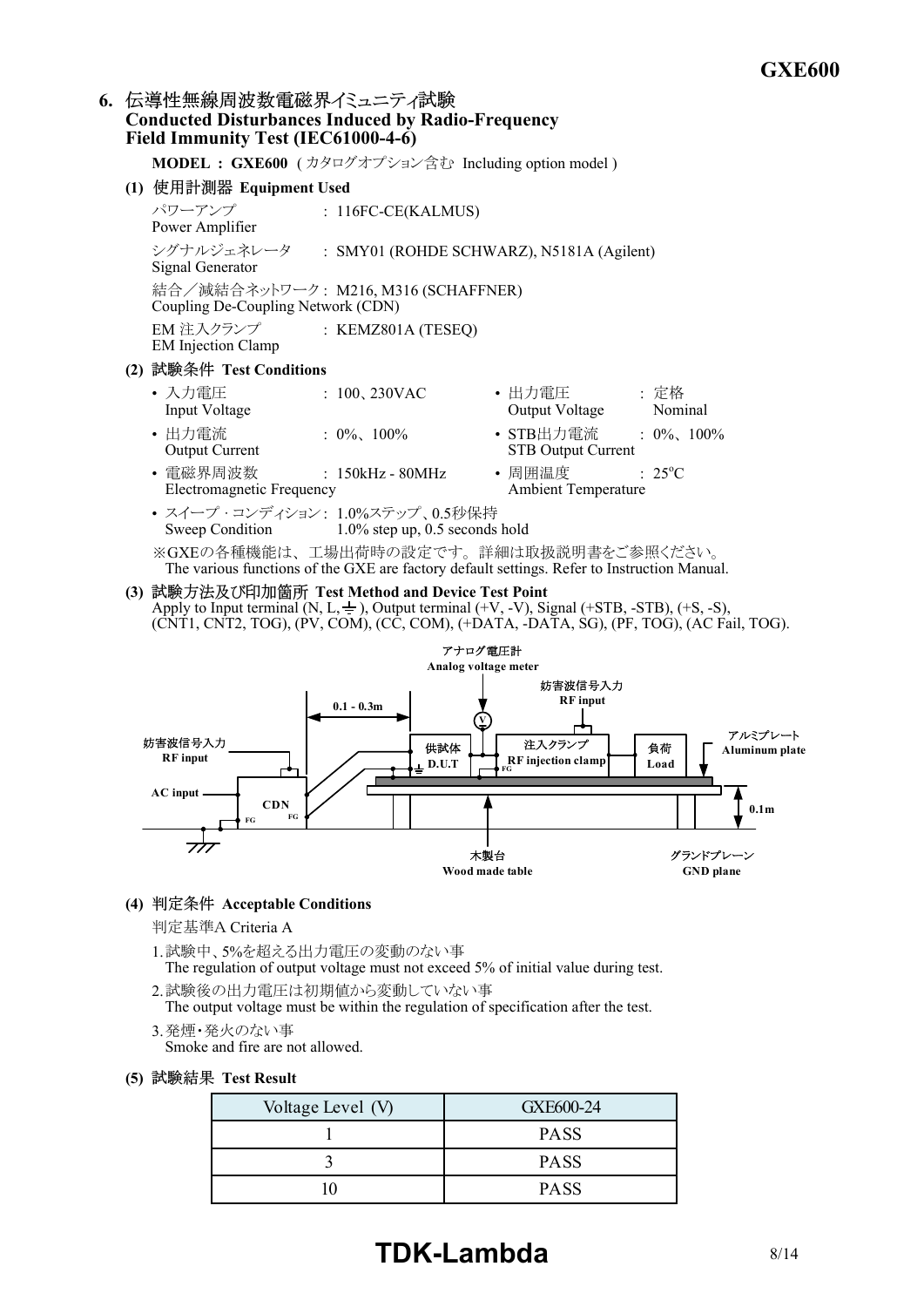# 7. 電力周波数磁界イミュニティ試験

# **Power Frequency Magnetic Field Immunity Test (IEC6100048)**

**MODEL : GXE600** ( カタログオプション含む Including option model )

|                          |                                 | IN OPEN : GALOVO ( $N \neq \emptyset$ ) $\vee$ a $\vee$ $\vee$ a $\vee$ $\Box$ including option model ( |                                        |                 |
|--------------------------|---------------------------------|---------------------------------------------------------------------------------------------------------|----------------------------------------|-----------------|
| (1) 使用計測器 Equipment Used |                                 |                                                                                                         |                                        |                 |
|                          | ACパワーソース<br>AC Power Source     | : AA2000F (Takasago)                                                                                    |                                        |                 |
|                          | ヘルムホルツコイル<br>Helmholtz Coil     | : PMM1008 (Narda)                                                                                       |                                        |                 |
|                          | (2) 試験条件 Test Conditions        |                                                                                                         |                                        |                 |
|                          | • 入力雷圧<br>Input Voltage         | $: 100, 230$ VAC                                                                                        | • 出力電圧<br>Output Voltage               | : 定格<br>Nominal |
|                          | • 出力雷流<br><b>Output Current</b> | $: 0\%$ , 100%                                                                                          | • STB出力電流<br><b>STB Output Current</b> | $: 0\%$ , 100%  |
|                          | • 印加磁界周波数<br>Magnetic Frequency | : 50Hz                                                                                                  | • 印加方向<br>Direction                    | :X, Y, Z        |
|                          | • 試験時間<br>Test Time             | : 10秒以上(各方向)<br>More than 10 seconds<br>(each direction)                                                | • 周囲温度<br><b>Ambient Temperature</b>   | $: 25^{\circ}C$ |

※GXEの各種機能は、工場出荷時の設定です。詳細は取扱説明書をご参照ください。 The various functions of the GXE are factory default settings. Refer to Instruction Manual.

**(3) Test Method**



#### **(4) Acceptable Conditions**

判定基準A Criteria A

- 1.試験中、5%を超える出力電圧の変動のない事 The regulation of output voltage must not exceed 5% of initial value during test.
- 2.試験後の出力電圧は初期値から変動していない事 The output voltage must be within the regulation of specification after the test.
- 3.発煙・発火のない事 Smoke and fire are not allowed.
- **(5) Test Result**

| Magnetic Field Strength (A/m) | GXE600-24   |
|-------------------------------|-------------|
|                               | <b>PASS</b> |
|                               | <b>PASS</b> |
|                               | <b>PASS</b> |
|                               | <b>PASS</b> |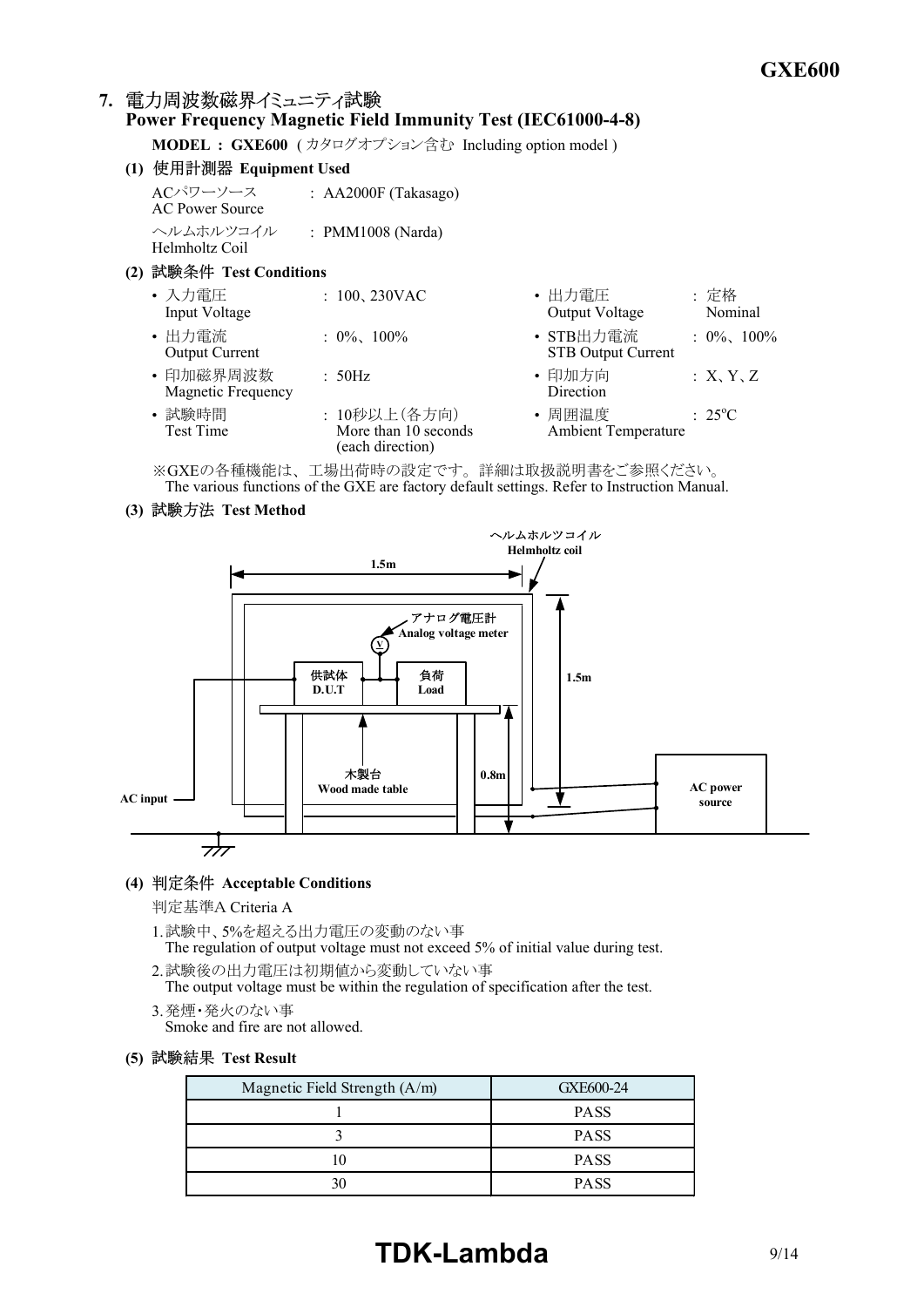# 8. 電圧ディップ、瞬停イミュニティ試験 **Voltage Dips, Short Interruptions Immunity Test (IEC61000-4-11)**

**MODEL : GXE600** (カタログオプション含む Including option model)

- **(1) Equipment Used** 試験発生器 : DPS105S (NF) Test Generator
- **(2) Test Conditions**

| • 入力電圧<br>Input Voltage              | $: 100, 230$ VAC | • 出力電圧<br>Output Voltage                                                                                                                        | :定格<br>Nominal                  |
|--------------------------------------|------------------|-------------------------------------------------------------------------------------------------------------------------------------------------|---------------------------------|
| • 出力電流<br><b>Output Current</b>      | $: 100\%$        | • STB出力電流<br><b>STB Output Current</b>                                                                                                          | $: 100\%$                       |
| • 試験回数<br>Number of Tests            | : 1<br>1 time    | • 試験間隔<br>Test Interval                                                                                                                         | : 10秒以上<br>More than 10 seconds |
| • 周囲温度<br><b>Ambient Temperature</b> | $\div$ 2.5°C     |                                                                                                                                                 |                                 |
|                                      |                  | $\ell$ . A set $\ell$ is the set $\ell$ in the set $\ell$ in the set $\ell$ is a set $\ell$ in the set $\ell$ is a set $\ell$ in the set $\ell$ |                                 |

※GXEの各種機能は、工場出荷時の設定です。詳細は取扱説明書をご参照ください。 The various functions of the GXE are factory default settings. Refer to Instruction Manual.

**(3) Test Method**



#### **(4) Acceptable Conditions**

#### 判定基準A Criteria A

- 1. 試験中、5%を超える出力電圧の変動のない事 The regulation of output voltage must not exceed 5% of initial value during test.
- 2. 試験後の出力電圧は初期値から変動していない事 The output voltage must be within the regulation of specification after the test.
- 3. 発煙・発火のない事 Smoke and fire are not allowed.

#### 判定基準B Criteria B

- 1.入力再投入を必要とする一時的な機能低下のない事 Must not have temporary function degradation that requires input restart.
- 2.試験後の出力電圧は初期値から変動していない事 The output voltage must be within the regulation of specification after the test.
- 3.発煙・発火のない事 Smoke and fire are not allowed.

#### **(5) Test Result**

| Test Level | Dip Rate |                    | Continue Time   Criteria (100VAC)   Criteria (230VAC) | GXE600-24   |
|------------|----------|--------------------|-------------------------------------------------------|-------------|
| 70%        | 30%      | 500 <sub>ms</sub>  |                                                       | <b>PASS</b> |
| 40%        | 60%      | 200 <sub>ms</sub>  |                                                       | <b>PASS</b> |
| $0\%$      | 100%     | 20 <sub>ms</sub>   |                                                       | <b>PASS</b> |
| $0\%$      | 100%     | 5000 <sub>ms</sub> |                                                       | <b>PASS</b> |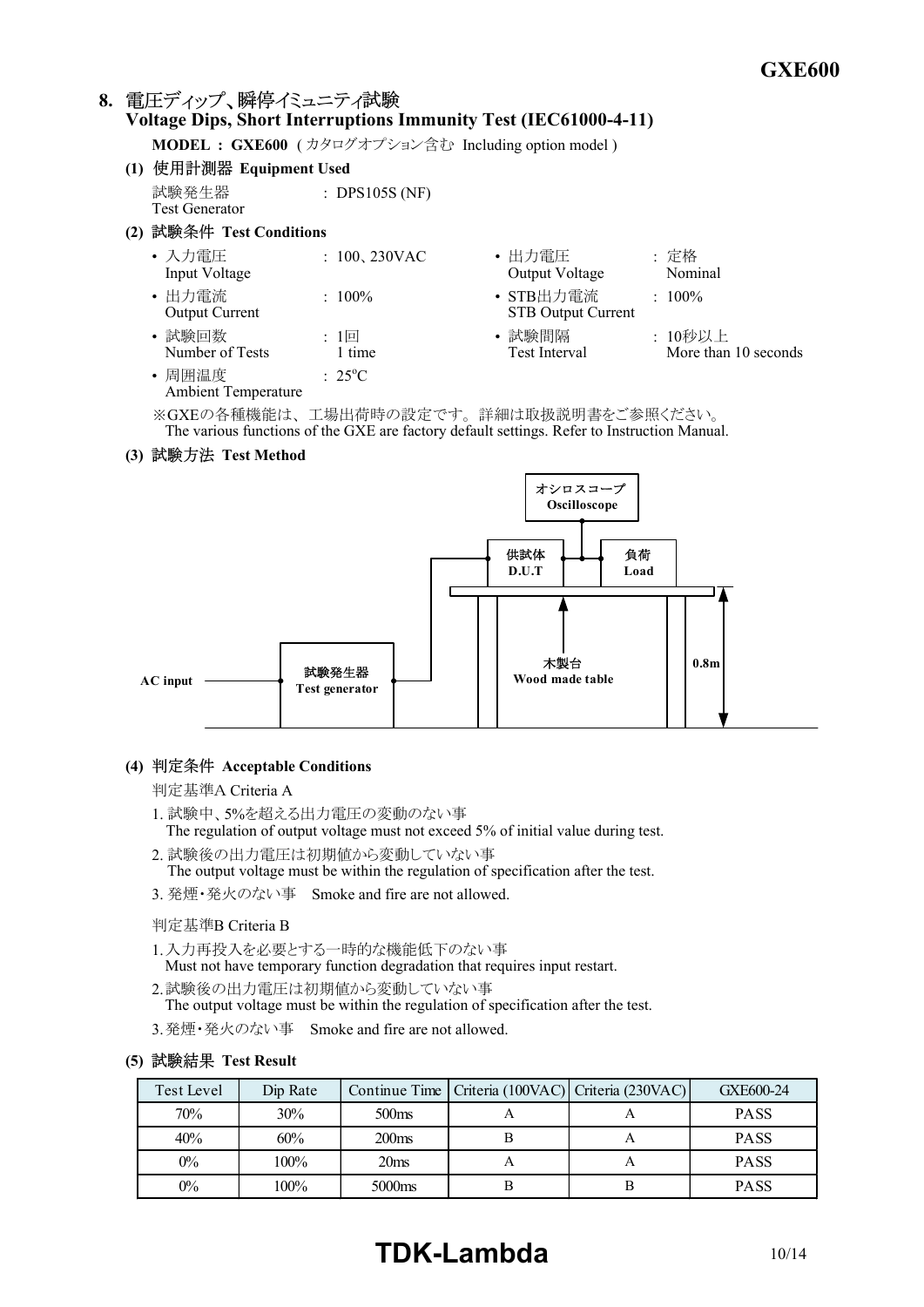#### 9. 静電気放電イミュニティ試験 **Electrostatic Discharge Immunity Test (IEC60601-1-2 Ed.4)**

**MODEL : GXE600** (カタログオプション含む Including option model)



**(4) Acceptable Conditions**

- 1.試験中、5%を超える出力電圧の変動のない事 The regulation of output voltage must not exceed 5% of initial value during test.
- 2.試験後の出力電圧は初期値から変動していない事 The output voltage must be within the regulation of specification after the test.
- 3.発煙・発火のない事
	- Smoke and fire are not allowed.
- **(5) Test Result**

| Contact Discharge (kV) | GXE600-24   | Air Discharge $(kV)$ | GXE600-24   |
|------------------------|-------------|----------------------|-------------|
|                        | <b>PASS</b> |                      | <b>PASS</b> |
|                        | <b>PASS</b> |                      | <b>PASS</b> |
|                        | <b>PASS</b> |                      | <b>PASS</b> |
|                        | <b>PASS</b> |                      | <b>PASS</b> |

# **TDK-Lambda** 11/14

判定基準A Criteria A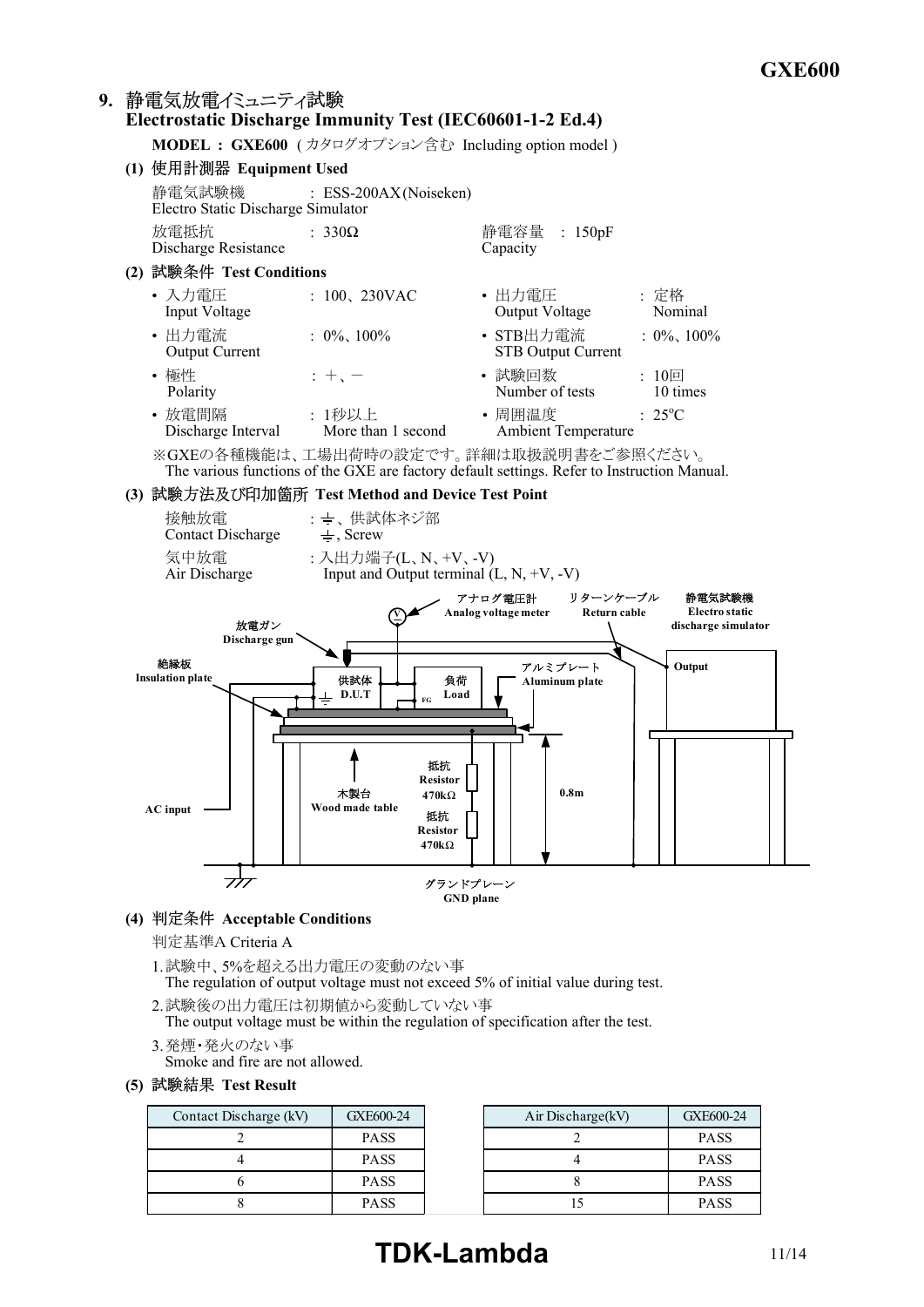## 10. 放射性無線周波数雷磁界イミュニティ試験

# **Radiated Radio-Frequency Electromagnetic Field Immunity Test (IEC60601-1-2 Ed.4)**

**MODEL : GXE600** (カタログオプション含む Including option model)





判定基準A Criteria A

- 1.試験中、5%を超える出力電圧の変動のない事 The regulation of output voltage must not exceed 5% of initial value during test.
- 2.試験後の出力電圧は初期値から変動していない事

The output voltage must be within the regulation of specification after the test.

- 3.発煙・発火のない事
	- Smoke and fire are not allowed.
- **(5) Test Result**

| Modulation | Radiation Field Strength (V/m) | Electromagnetic Frequency     | GXE600-24   |
|------------|--------------------------------|-------------------------------|-------------|
| AM         | 10                             | $80\sim$ 2700MHz              | <b>PASS</b> |
| PM(18Hz)   | 2.7                            | 385MHz                        | <b>PASS</b> |
|            | 28                             | 810,870,930MHz                | <b>PASS</b> |
| PM(217Hz)  | Q                              | 710,745,780,5240,5500,5785MHz | <b>PASS</b> |
|            | 28                             | 1720,1845,1970,2450MHz        | <b>PASS</b> |
| <b>FM</b>  | 28                             | 450MHz                        | <b>PASS</b> |

**reduce floor reflections**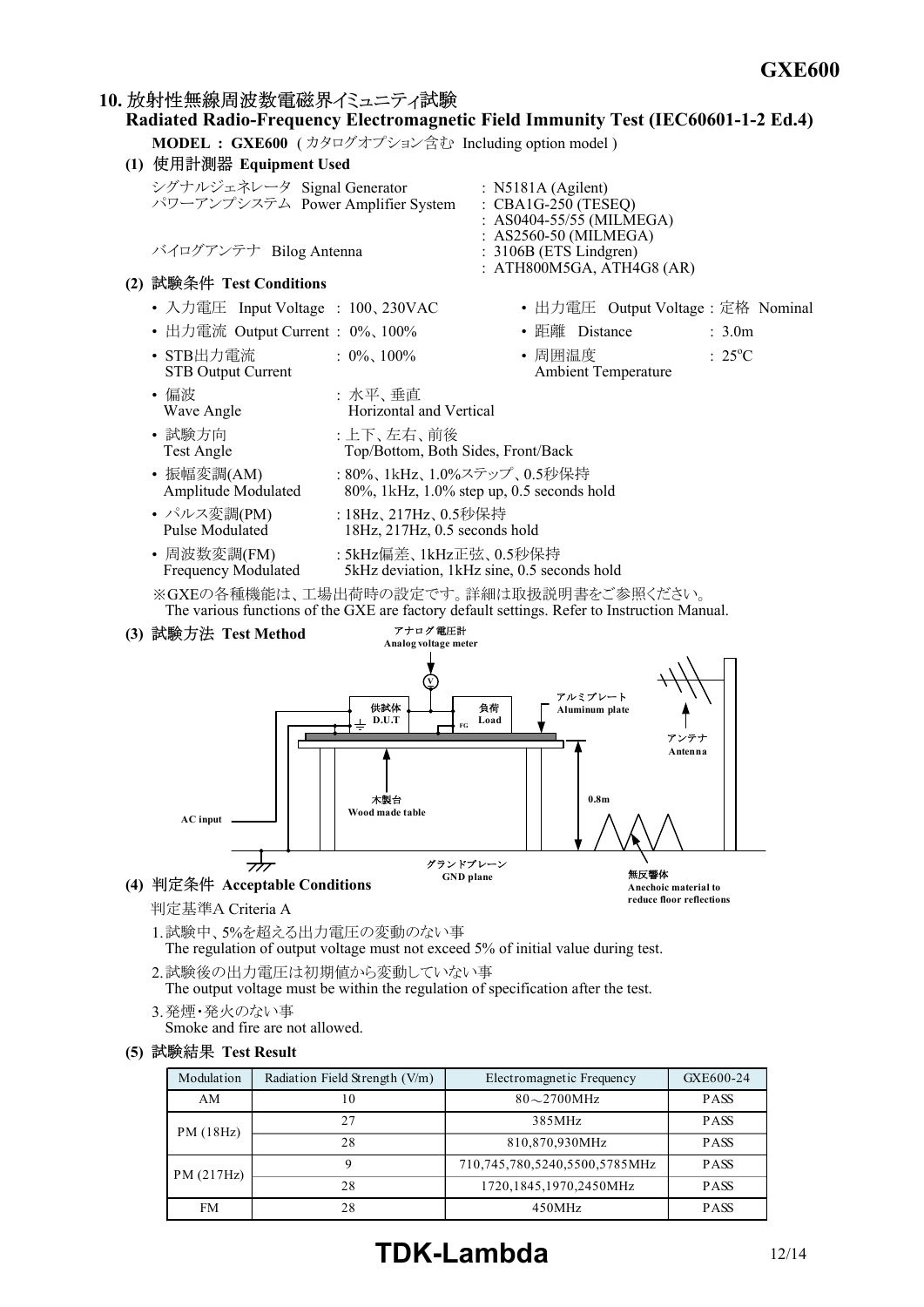## 11. 電気的ファストトランジェントバーストイミュニティ試験 **Electrical Fast Transient / Burst Immunity Test (IEC60601-1-2 Ed.4)**

**MODEL : GXE600** (カタログオプション含む Including option model)

- **(1) Equipment Used** EFT/B発生器 : FNSAX3 (Noiseken) EFT/B Generator
- **(2) Test Conditions**

| • 入力電圧<br>Input Voltage         | $: 100, 230$ VAC       | : 定格<br>• 出力電圧<br>Output Voltage       | Nominal             |
|---------------------------------|------------------------|----------------------------------------|---------------------|
| • 出力電流<br><b>Output Current</b> | $: 0\%$ , 100%         | • STB出力電流<br><b>STB Output Current</b> | $: 0\%$ , 100%      |
| • 極性<br>Polarity                | $: +$                  | • 周囲温度<br><b>Ambient Temperature</b>   | $: 25^{\circ}C$     |
| • 試験回数<br>Number of Test        | : 1回<br>1 time         | • パルス周波数<br>Pulse Frequency            | : 100kHz            |
| • バースト期間<br><b>Burst Time</b>   | $: 0.75$ msec.         | • パルス個数<br>Number of Pulse             | : 75 <sub>pcs</sub> |
| • バースト周期<br><b>Burst Cycle</b>  | $\therefore$ 300 msec. | • 試験時間<br><b>Test Time</b>             | :1分間<br>1 minute    |

※GXEの各種機能は、工場出荷時の設定です。詳細は取扱説明書をご参照ください。 The various functions of the GXE are factory default settings. Refer to Instruction Manual.

**(3) Test Method and Device Test Point** Apply to Input terminal  $(N, L, \pm)$ , Output terminal  $(+V, -V)$ , Signal  $(+STB, -STB)$ ,  $(+S, -S)$ , (CNT1, CNT2, TOG), (PV, COM), (CC, COM), (+DATA, DATA, SG), (PF, TOG), (AC Fail, TOG).



**(4) Acceptable Conditions**

- 1.試験中、5%を超える出力電圧の変動のない事 The regulation of output voltage must not exceed 5% of initial value during test.
- 2.試験後の出力電圧は初期値から変動していない事 The output voltage must be within the regulation of specification after the test.
- 3.発煙・発火のない事 Smoke and fire are not allowed.
- **(5) Test Result**

| Input and Output terminal |             |  |  |
|---------------------------|-------------|--|--|
| Test Voltage (kV)         | GXE600-24   |  |  |
| 0.5                       | <b>PASS</b> |  |  |
|                           | <b>PASS</b> |  |  |
|                           | <b>PASS</b> |  |  |

| Signal            |             |  |  |  |
|-------------------|-------------|--|--|--|
| Test Voltage (kV) | GXE600-24   |  |  |  |
| 0.25              | <b>PASS</b> |  |  |  |
| 0.5               | <b>PASS</b> |  |  |  |
|                   | <b>PASS</b> |  |  |  |

# **TDK-Lambda** 13/14

判定基準A Criteria A